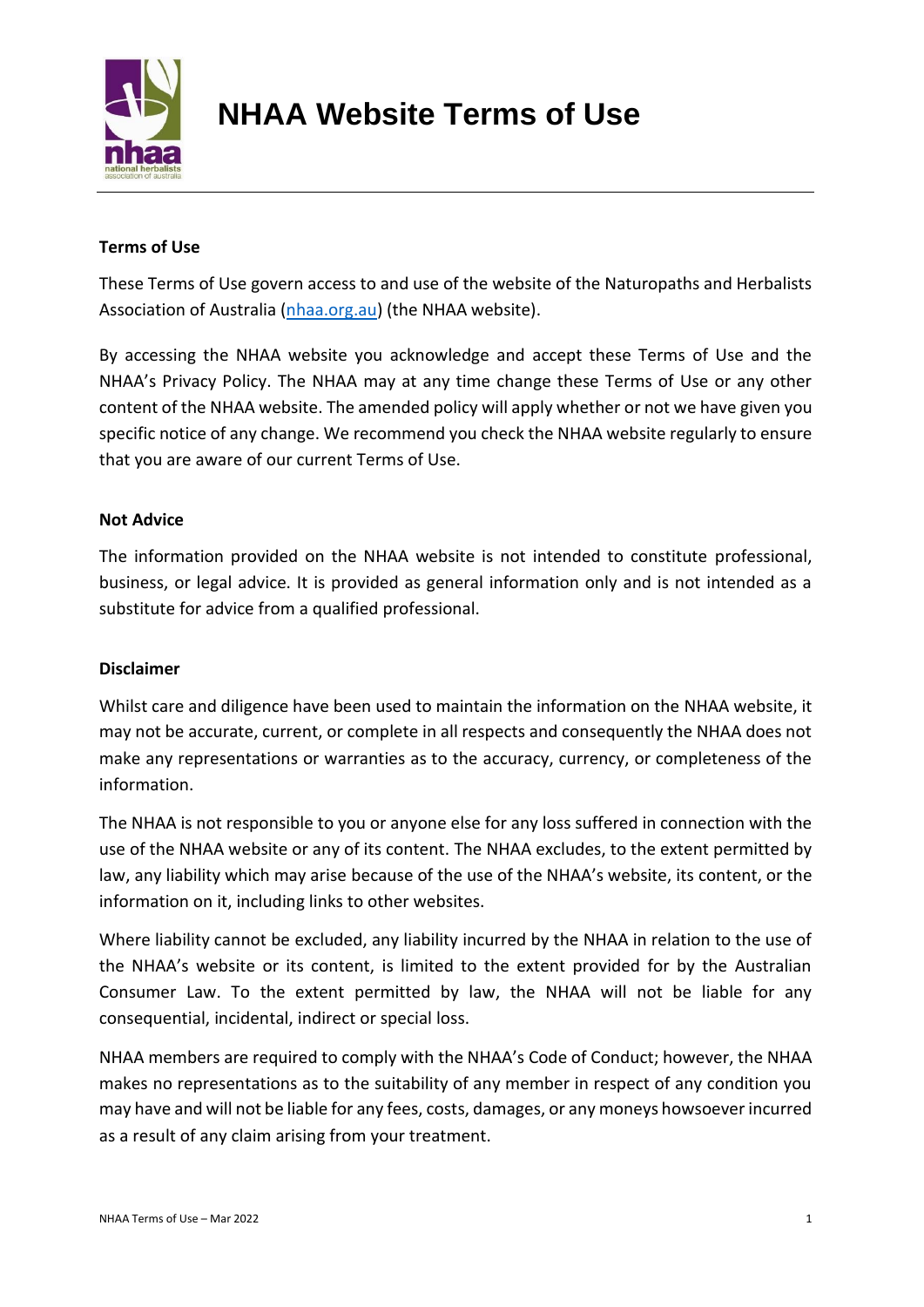## **Intellectual Property**

Users of the NHAA website are granted a non-exclusive, non-assignable and non-transferable licence to use the NHAA's website only in accordance with these Terms of Use.

Nothing in these Terms of the Use or the NHAA's website will give users ownership of the content. Users may not sell, modify, copy, distribute, transmit, display, perform, reproduce, republish, licence, frame, upload, post, communicate or use the content except as:

- expressly authorised either in the NHAA website or these Terms of Use;
- permitted under the Copyright Act, including for any fair dealing purpose such as private study, research, criticism, or review; or
- authorised in writing by the NHAA.

The NHAA owns or is entitled under licence to all rights, titles, and interests (including present and future copyright) in the NHAA website. All material including domain names, company and business names, text, graphics, images, photographs, designs, illustrations, diagrams, logos, buttons, icons, software, and all products and services described on the NHAA website are owned exclusively by the NHAA or others who have licensed their material to the NHAA (unless expressly indicated otherwise).

The NHAA reserves the right to all other intellectual property that is inherent in other information, products, processes, or technologies that form part of the NHAA website and are not explicitly licensed.

## **Linking to the NHAA website**

When establishing an external link from another website to the NHAA website:

- a link to the NHAA website must only be used as a 'hot' (direct) link to an NHAA webpage and for no other purpose;
- a link should preferably be made to the NHAA's homepage;
- a link to another page on the NHAA website is permitted, although since information and page structures may change over time it is suggested that you run an automated link-checker periodically to test the integrity of that link;
- you may link to NHAA content, but not replicate it without permission;
- you must not create a browser or framed border environment around NHAA content;
- you must not use the NHAA logo without the NHAA's written consent;
- your website must not contain content that could be construed as distasteful or offensive;
- your website must not claim or infer the existence of any relationship with, or endorsement by, the NHAA, unless you have obtained the NHAA's written consent;